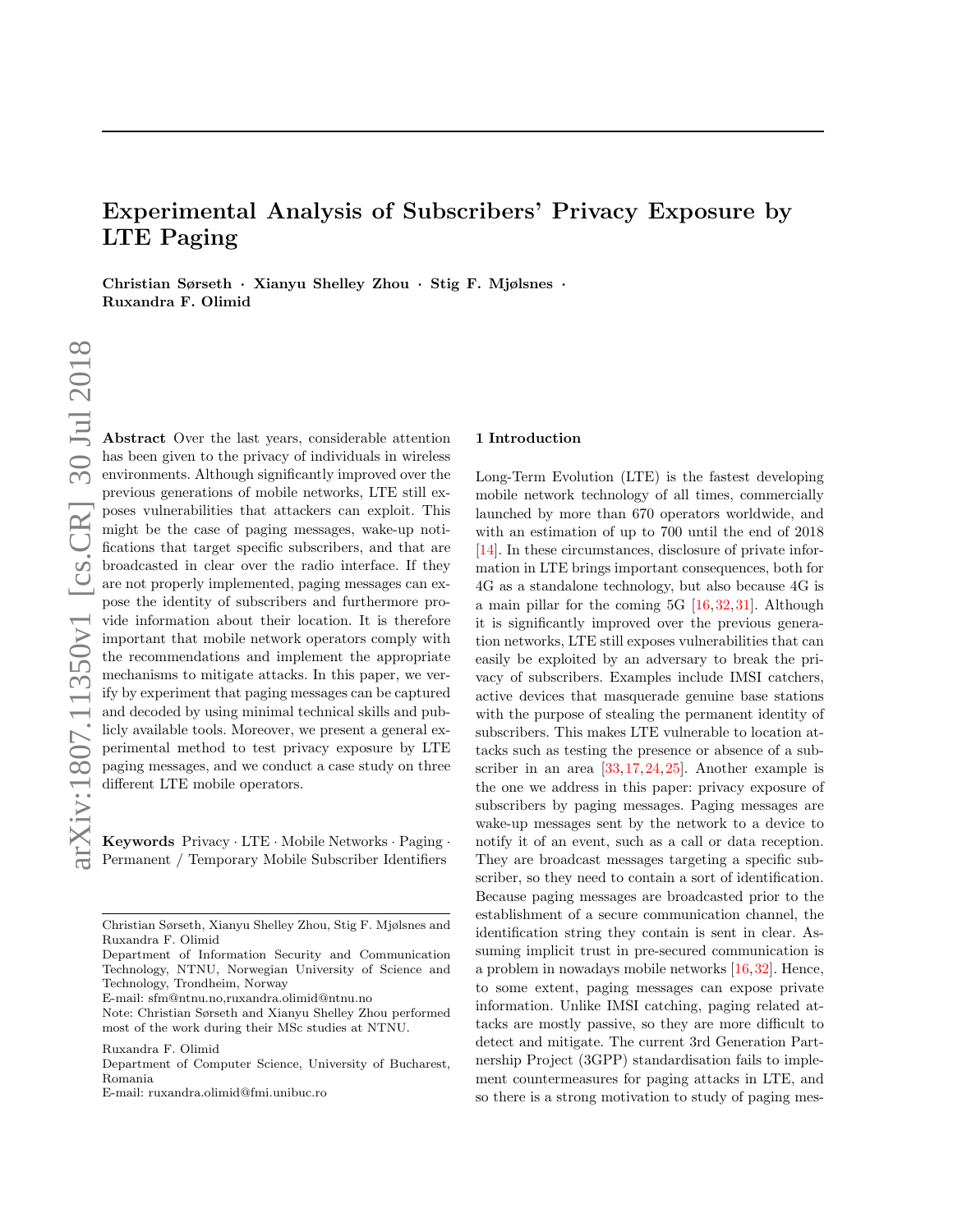sages and related attacks. Moreover, by exploiting identity leakage, paging attacks relate to a well known issue in mobile communications, the private identification problem, or how to securely send the identification string over the network so that it remains secure against unauthorised parties [23]. Motivated by all the abovementioned aspects, the paper presents an experimental method to test at what extent the paging messages expose the privacy of subscribers, and propose a case study on three mobile operators.

## 1.1 Related Work

Shaik et al. proposed a solution to intercept LTE broadcast channels, collect and decode paging messages [33]. The implementation heavily relies on a Universal Software Radio Peripheral (USRP) and the open source software srsLTE, and it exploits specification and implementation vulnerabilities in LTE. Additionally, they explained semi-passive attacks for triggering paging messages to a specific subscriber by using social applications such as Facebook and WhatsApp. Similar work on analysing paging messages in commercial networks was done in the past for GSM networks [18].

Security vulnerabilities introduced by paging messages in LTE have been signalled many times in the literature [38,37,36,17,19,15,9]. Paging messages can be used to trigger Denial-of-Service (DoS) attacks by simply planting a phone in a targeted area to respond all paging messages and ignore further communication [38]. Another way to induce DoS attacks is by jamming, and work has been done to analyse and diminish the problem [37,19]. LTE has also been shown vulnerable to IMSI disclosure and location exposure by paging [36,9]. Solutions that claim to enhance the privacy of identifiers in paging messages and mitigate location disclosure have been proposed [15,36]. Applications that detect threats in mobile networks are currently available online, but they mostly do not support paging detection. Park et al. conducted an analysis for GSM and UMTS and found one Android application that monitors paging messages and triggers an alert when the paging message contains the permanent identifier of the subscriber (IMSI) [30]. Bojic et al. give a brief overview on the evolution of IMSI paging attacks from 2G/GSM to  $4G/LTE$  [9].

#### 1.2 Contribution

The vulnerabilities exploited in the last years show that there is still much space left for improvements in LTE with respect to privacy. This paper focuses on privacy

exposure caused by LTE paging, and extends the existing work in the sense that it describes in detail an experimental method to test the privacy of subscribers in LTE networks. The experiments are all feasible with open source software, publicly available low-cost hardware and basic technical skills. They consist in capturing and analysing paging messages with respect to the identity of subscribers. Motivated by Shaik et al.'s remark that some network operators tend to not change the temporary identifiers [33], we also investigate how the temporary identifiers are used and refreshed. Finally, we introduce a method to verify if smart paging is implemented in an LTE network. All experiments are explained in sufficient detail, so that the procedures can be easily replicated.

Following the experimental method described, we conduct an experimental study on three different mobile operators in Norway: Telenor, Telia and ice.net. We present the results, analyse the data and discuss the findings. Overall, the paper pertains to LTE in general. The choice of election for the operators is only given by the geographical location of the authors.

# 1.3 Outline

The paper is organised as follows. Next section gives the necessary background on LTE. Section 3 introduces an experimental method for testing the privacy of subscribers' identity in LTE mobile networks. Section 4 presents and discusses the results of an experimental study conducted for the three Norwegian mobile operators. Last section concludes.

#### 2 Background

3GPP developed LTE with the aim to increase downlink and uplink peak data rates, create scalable carrier bandwidths, and make a purely Internet Protocol (IP) based network architecture [1]. In addition to the significant functionality improvements, the security architecture has also been enhanced in comparison to its predecessors. This section reviews the overall LTE architecture, with focus on the subscribers' identifiers and paging messages that are directly used in our work.

# 2.1 LTE Architecture

The LTE network architecture is roughly divided into the access part called the Evolved Universal Terrestrial Radio Access Network (E-UTRAN) and the core part called the Evolved Packet Core (EPC). The E-UTRAN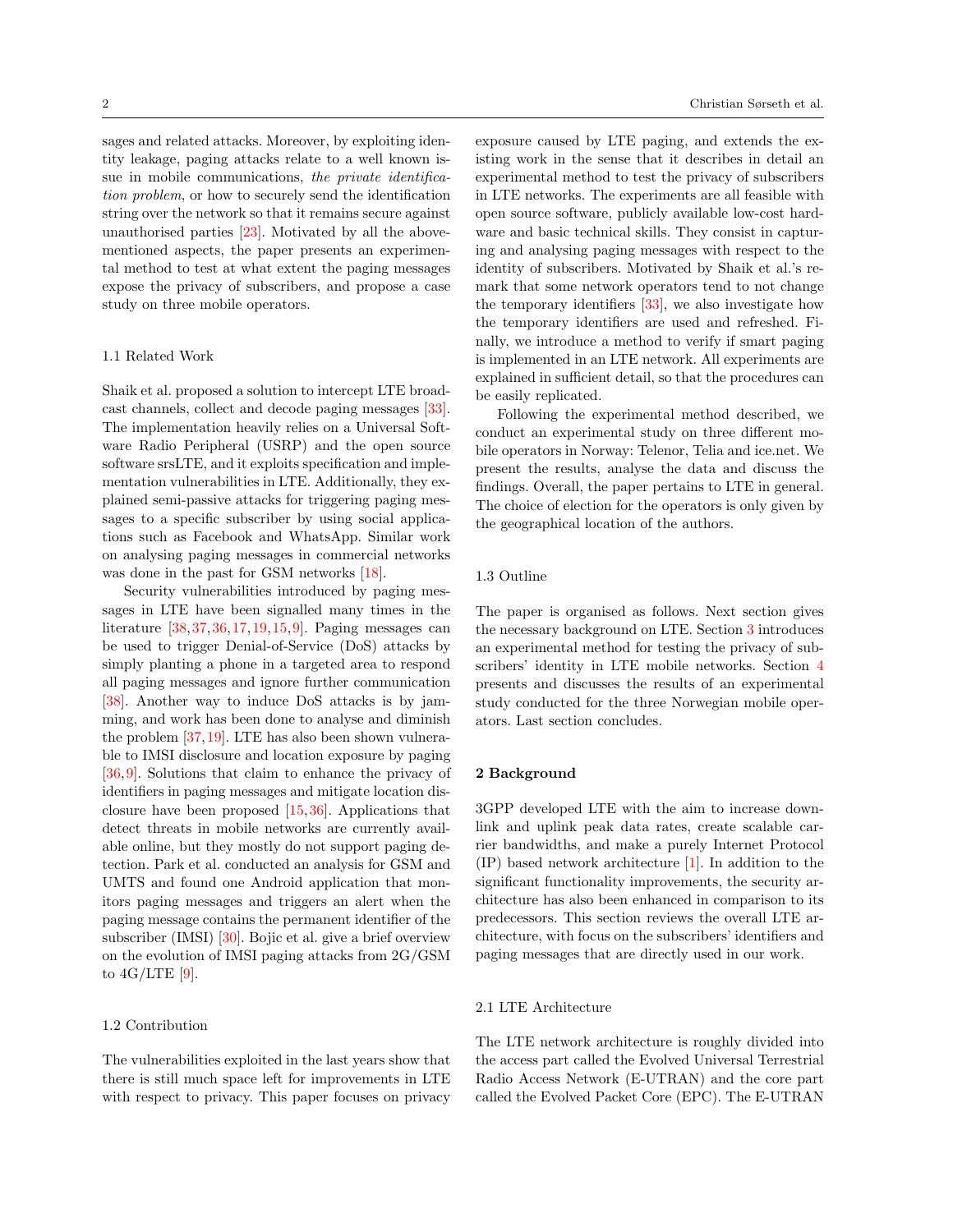

Fig. 1 LTE network architecture [24]

and EPC are themselves divided into several network components, each playing an important role in the complete LTE network architecture. Figure 1 illustrates the LTE architecture. We briefly summarise the network components next.

User Equipment  $(UE)$  is the mobile terminal of the user. It consists of the Mobile Equipment (ME) such as a phone or a tablet, equipped with a card provided by the network operator, called Universal Subscriber Identity Module  $(USIM)^1$ .

Evolved Node B  $(eNodeB)$  is the base station responsible for the LTE radio functionality, being the access point of the UE to the network. Each eNodeB serves a coverage area, which is divided into several sectors known as cells [33]. Multiple cells group in Tracking Areas (TAs), with a TA being managed by a single MME.

Mobility Management Entity (MME) is a key control plane entity within the EPC, providing an interface towards the E-UTRAN. The primary responsibility of the MME is to manage the accessibility of network connections, allocate network resources, and authenticate UEs [34].

Home Subscriber Server (HSS) is essentially a database containing subscriber-related information such as the International Mobile Subscriber Identity (IMSI), authentication key, quality of service profile, and roaming restrictions  $[13,20]$ . The identities will be explained in more detail in the next section.

PDN Gateway  $(P-GW)$  is the interconnection node with external packet data networks such as the Internet.

Serving Gateway  $(S-GW)$  is the interconnection node between the EPC and the E-UTRAN anchor point for intra-LTE mobility.

# 2.2 LTE Identifiers

To access mobile services, a UE must successfully authenticate itself to the network by following an Authentication and Key Agreement (AKA) procedure. AKA is mainly based on a static shared identification string and a cryptographic key that are unique for each subscriber and are stored in the USIM at the user side and in the HSS at the network side. The permanent identification is called International Mobile Subscriber Identity (IMSI).

To maintain the privacy of the subscribers, the IMSI should be exposed as rarely as possible. To fulfill this, mechanisms to protect the permanent identity by allocating temporary identities are used. Global Unique Temporary Identity (GUTI) is a unique temporary identity allocated to the UE by the MME. GUTI identification is unambiguous and prevents the disclosure of the permanent identity IMSI at eavesdropping. The GUTI update interval is operator-specific and may vary among network operators. Figure 2 shows the complete structure of the GUTI [2]. The last part of the GUTI forms the SAE-TMSI (S-TMSI), which identifies the MME in the network by the MME Code (MMEC) and the UE by the MME Temporary Subscriber Identifier (M-TMSI). For UEs that camp in cells under the same MME, MMEC is the same, and only the M-TMSI differs. The M-TMSI, or equivalently the more complete identification S-TMSI, are important for our work, because they temporarily identify a subscriber. The M-TMSI is also stored (and refreshed) at both ends (user

<sup>1</sup> More precisely, the circuit card is known as the Universal Integrated Circuit Card (UICC) or Subscriber Identity Module (SIM), while the Java application running on top of it is known as Universal Subscriber Identity Module (USIM) [10]; however, this level of details is not important for our current work, and it is popular in the literature to refer to USIM as including both hardware and software.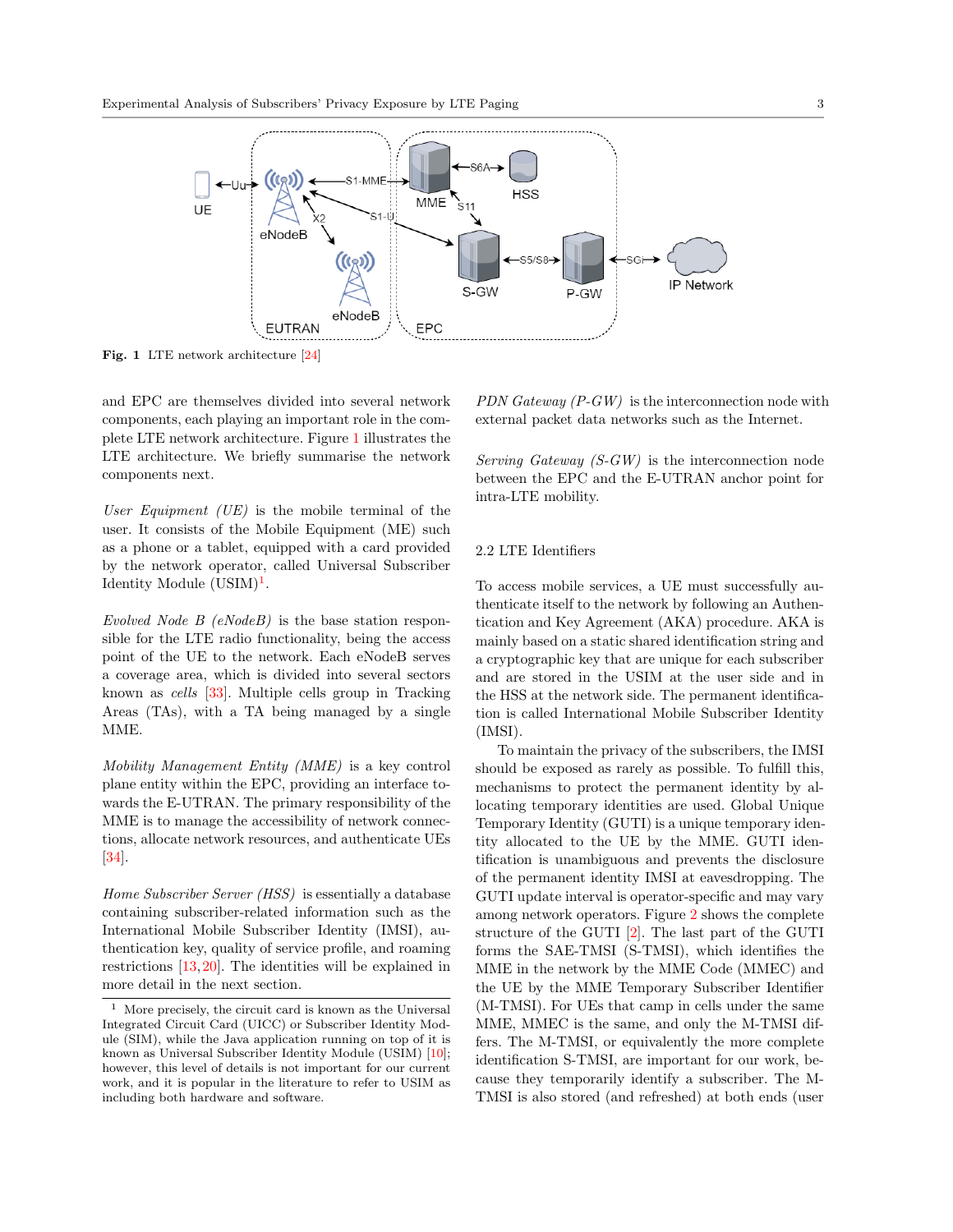| <b>GUTI</b> (Global Unique Temporary UE Identity) |                  |                                 |                           |                           |
|---------------------------------------------------|------------------|---------------------------------|---------------------------|---------------------------|
| <b>GUMMEI</b> (Globally Unique MME Identifier)    |                  |                                 |                           | <b>M-TMSI</b>             |
| MCC<br>MNC<br>(Mobile                             | (Mobile          | <b>MMEI</b><br>(MME Identifier) |                           | (MME<br>Temporary         |
| Country<br>Code)                                  | Network<br>Code) | <b>MMEGI</b><br>(MME Group ID)  | <b>MMEC</b><br>(MME Code) | Subscriber<br>Identifier) |
|                                                   |                  |                                 | S-TMSI<br>(SAE-TMSI)      |                           |

Fig. 2 The structure of GUTI

side and visiting network side, the network to which the UE camps on). GUTI also contains the Mobile Country Code (MCC) and Mobile Network Code (MNC) that together uniquely identify the mobile operator worldwide, and the MME Group ID (MMEGI), which is an identifier for a group of MMEs in the network. They all compose the Globally Unique MME Identifier (GUM-MEI), which fully identifies the MME that allocated the GUTI.

# 2.3 LTE Paging

Paging is a Radio Resource Control (RRC) procedure used by LTE networks to notify one or more UEs of an event  $[4]$ . UEs are monitoring the paging channel to detect incoming calls, system information change, or other notifications such as for example Earthquake and Tsunami Warning System (ETWS) [5]. The paging messages identify the UEs by their temporary identity S-TMSI, which populates the ue-Identity field. Only the addressed UEs respond to the paging message. To avoid network congestion and increase efficiency, the operators page multiple UEs in a single message whenever this is possible. In this case, a single paging message contains more paging records, one for each paged UE. Figure  $6(b)$  shows an example of a paging message decoded in xml format with a single paging record. Similarly, systemInfoModification is a field indicating that system information changes at the next modification period boundary, while etws-Indication indicates a ETWS notification [5].

Traditionally, a paging message is broadcasted in all cells of a TA. With smart paging enabled, the network pages a UE only in the last cell on which the UE camped and maybe the neighbour cells [29]. Only if the UE does not reply, the paging message is afterwards broadcasted in the whole TA. Even if it is not completely certain that a paged UE is indeed located in the paged cell, the probability is high, so smart paging decreases the amount of paging messages sent in the network and hence increases performance. On the other hand, it makes location tracking by eavesdropping more accurate. With smart paging enabled, a subscriber can be located within the coverage area of one cell, typically of two km<sup>2</sup> , instead of the whole TA which is typically  $100 \text{ km}^2$  [33].

# 3 Experimental Method

This section presents an experimental method for testing the privacy of subscribers' in commercial networks. All experiments are feasible to implement with open source software and publicly available hardware, and they can be fully reproduced following the described methodology.

## 3.1 Tools

We start by describing the software and hardware tools necessary to conduct the experiments.

# 3.1.1 srsLTE

srsLTE is an open source platform developed by Software Radio Systems for configurating Software Defined Radio (SDR) network components such as UEs and eNodeBs [35]. The software is implemented in C, and it is compatible with the LTE Release 8 specification, defined by 3GPP [35,3]. srsLTE contains multiple prebuilt example applications based on UE and eNodeB specifications. Implemented applications of interest for our work are cell search, which provides a list of neighbouring LTE cells together with their frequency and pdsch<sub>-ue</sub>, which behaves as a UE and provides measurement data of commercial LTE cells, catches and decodes paging messages.

# 3.1.2 Ettus B200mini

Ettus B200mini is a Universal Software Radio Peripheral (USRP) manufactured by Ettus Research, intended to be a low-priced device for universities, research labs, and hobbyists [27]. The B200mini utilizes a wide frequency range (70MHz - 6GHz), which allows operation on all frequency bands in GSM, UMTS, and LTE [11]. B200mini's small size makes it portable and physically hard to detect. It is conveniently bus-powered by USB 3.0 connectivity, which allows it to be operated from anywhere with the help of a portable battery pack.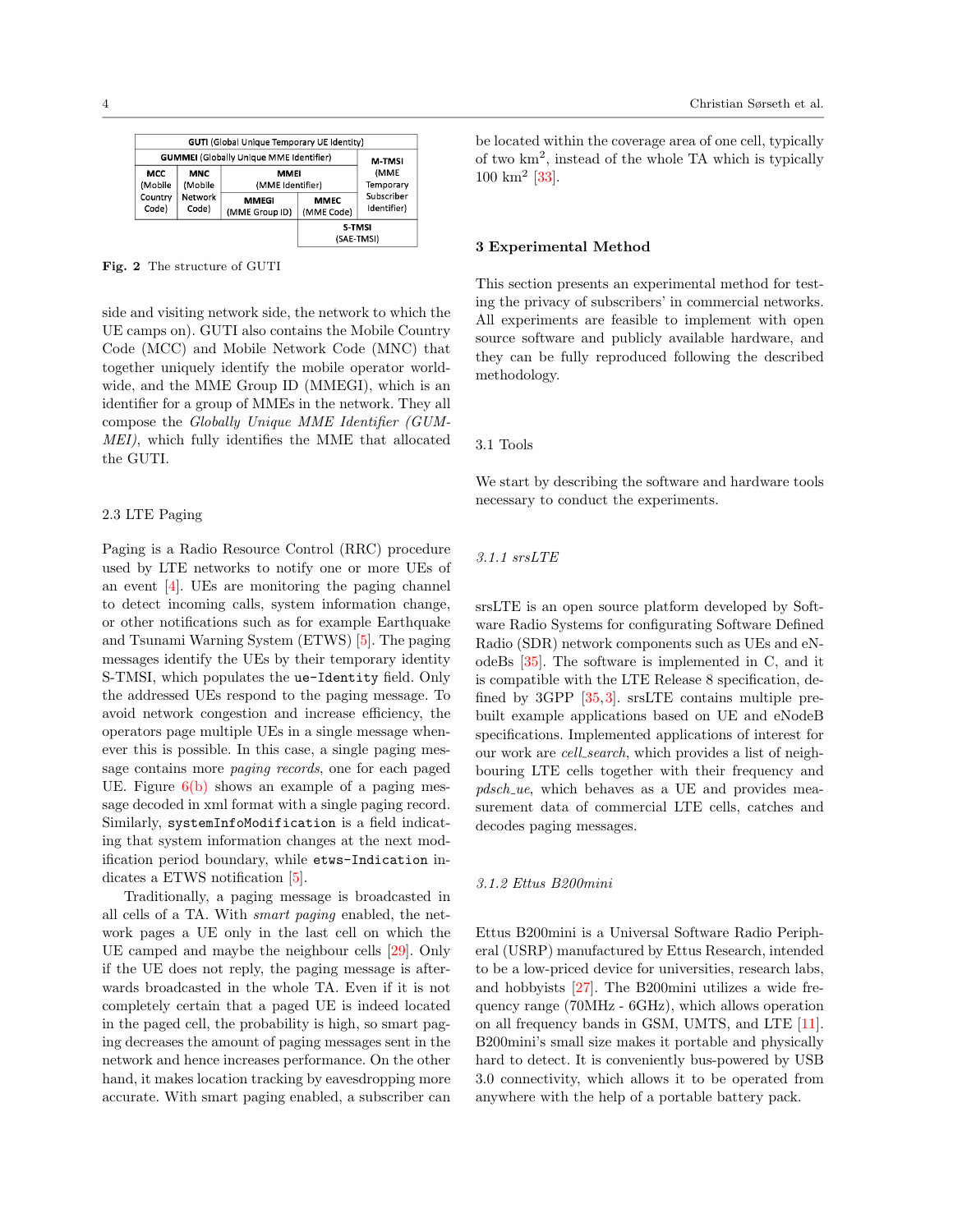

Fig. 3 Experimental architecture

## 3.2 Experimental Setup

The experimental setup consists of a personal computer running srsLTE, attached with SDR and antennas. srsLTE software runs on the computer to collect the paging messages broadcasted by a commercial eNodeB on a given frequency. For our experiments, we used a desktop computer running Ubuntu 14.04 LTS, version 3.19.0-031900-low latency kernel, Inter Core i7 and Ettus B200mini USRP equipped with Pulse Electronics W1900 antennas [8]. The Ettus B200 mini USRP board only, respectively the board equipped with enclosure (manufactured locally at NTNU) and antennas is given in Figure 4. For testing the persistence of temporary identities, we used an iPhone, running iOS version 10 equipped with commercial USIMs belonging to the targeted commercial networks. Any equipment that accepts the commercial USIM and has the facility of displaying the M-TMSI can be used with success. Figure 3 illustrates the schematic experimental architecture.



(a) USRP B200mini [11]



(b) USRP B200mini equipped with enclosure and antennas

## Fig. 4 USRP equipment

#### 3.3 Methodology

The current subsection describes the methodology used to conduct the experiments. Figure 5 summarises the major steps, which are described in more details next. The lower branch (A-D) is only used for testing the persistence of temporary identities, while all the other experiments are following the upper branch.

## A. Experimental setup

Experimental setup consists in the acquisition of necessary hardware, and the installation and configuration of the software. The experimental architecture is illustrated in Figure 3 and explained in the previous subsection. More information about the tools and equipment was given in Subsection 3.1.

#### B. Data capture

To proceed with capturing the data after the experimental setup is complete, the frequency of interest must be determined. This is a downlink frequency used by the target network to send paging messages to UEs in the area of the experiment.

# B1. Determine cell frequency

There exist multiple ways to determine the downlink frequency of an operator in the measurement area. The simplest method is to use a mobile phone that displays the Evolved Absolute Radio Frequency Channel Number (EARFCN) as parameter (either by running a built-in code or accessing advanced networks configuration from the menu) [24]. However, this is device and OS-specific, and the exact steps to access the information might change in time because of updates. Another possibility is to use srsLTE and search for cells in the area of the experiment using cell\_search:

# \$ ./ cell search -b <freq band>

Cell search receives as parameter a frequency band <freq band>, scans it and displays all the discovered cells operating in the input band. The frequency band allocated to operators is public. For example, the frequency band in the university area is available online on the Norwegian National Telecommunication Authority [28]. Mapping the scanned cells to operators can be easily done by a lookup in the frequency allocation reports of the European commission [12]. Of course, the same resource can be used to determine the frequency band too. Alternative solutions include intercepting and decoding System Information Block (SIB) messages, which offer additional information such as the priority of selection in case of multiple overlapping cells [25].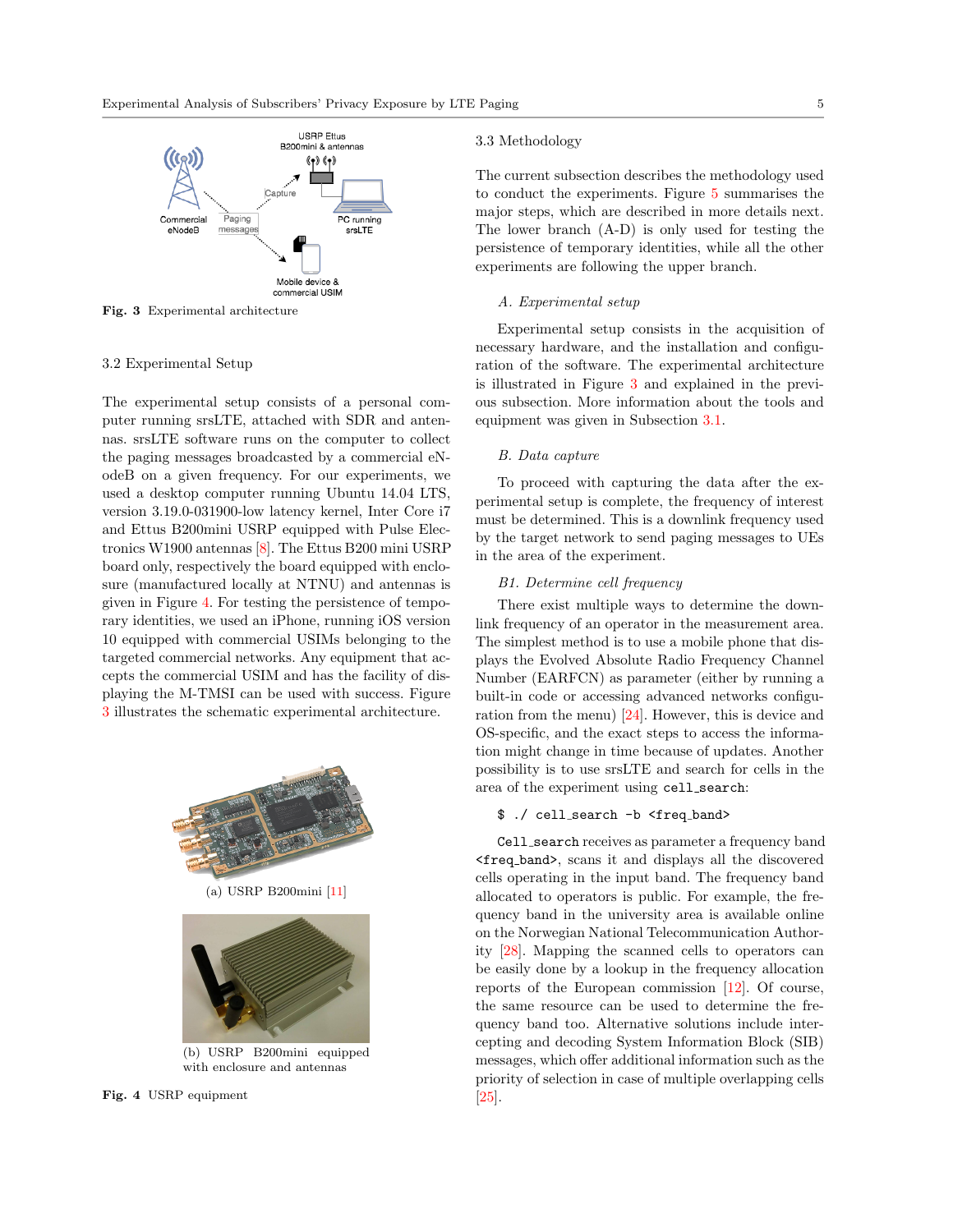

Fig. 5 Schematic methodology applied for this work

## B2. Capture paging messages

Once the targeted downlink frequency <dl\_freq> is known, the srsLTE prebuild application pdsch\_ue can be used to capture paging messages:

```
$ ./ pdsch ue -f <dl freq> -r fffe
```
The eavesdropped cell is automatically selected in the given downlink frequency. When there are two or more cells running on the same frequency in the capture area, the cell with the stronger signal strength is selected. The value fffe is a fixed value for Paging-Radio Network Temporary Identifier (P-RNTI), which



(a) ASN.1 hexadecimal encoding

```
<PCCH-Message>
   <sub>message</sub></sub>
     <c1><paging>
           aging<br><pagingRecordList>
              <PagingRecord>
                <ue-Identity>
                   <sub>s-TMSI</sub></sub>
                      <mmec>00111000</mmec><\!\!m\!-\!r\!M\!S\!I\!>\!11010000001111110111001110010000<\!\!/\!m\!-\!r\!M\!S\!I\!>\!\!</s-TMSI>
                 </ue-Identity>
                <cn-Domain>
                   <ps/>
                \frac{1}{2} / cn-Domain>
              </PagingRecord>
           </pagingRecordList>
        </paging>
     \langle/c1>
   </message>
</PCCH-Message>
7 bytes decoded.
     DECODING SUCCESSFUL ***
```
(b) XML format after decoding

Fig. 6 Paging message decoded using an online tool [21]

identifies paging and system information change notification [7].

## C. Data processing

After the paging messages are captured, the data has to be decoded to a human easily readable format, which further permits automatically extraction of information and analysis.

# C1. Decode paging messages

Decoding of paging messages is performed in two steps. First, a C code embedded in srsLTE decodes the paging message from Physical Downlink Shared Channel (PDSCH) to Abstract Syntax Notation One (ASN.1) hexadecimal format. This step is in fact performed directly by the tool during the message capture. Then, the ASN.1 format is translated to readable Extensible Markup Language (XML). Figure 6 illustrates a decoding of ASN.1 to XML using a free online tool [21]. However, for bulk decoding, we wrote a customised Python script that uses the external library *libmich* [22] and further used it in our experiments.

#### C2. Process the data to extract information

Once in XML format, the data can be easily analysed. For example, a simple search on M-TMSI would reveal the presence of the temporary identity in the capture file. Simple customised scripts must be used in this phase to extract the information of interest from captures.

# D. Persistence of M-TMSI

To test the persistence of the temporary identifier M-TMSI, a different methodology is applied. This is because there is no need to capture and decode paging messages. The steps to conduct the experiment follow the lower branch (A-D) in Figure 5. In the experimental setup phase, the UE is connected to the commercial network. The M-TMSI is then read before and after an event is triggered or after a pre-defined period of time.

The M-TMSI is given by the last 4 bytes of the EPS Location Information field. The field is accessible on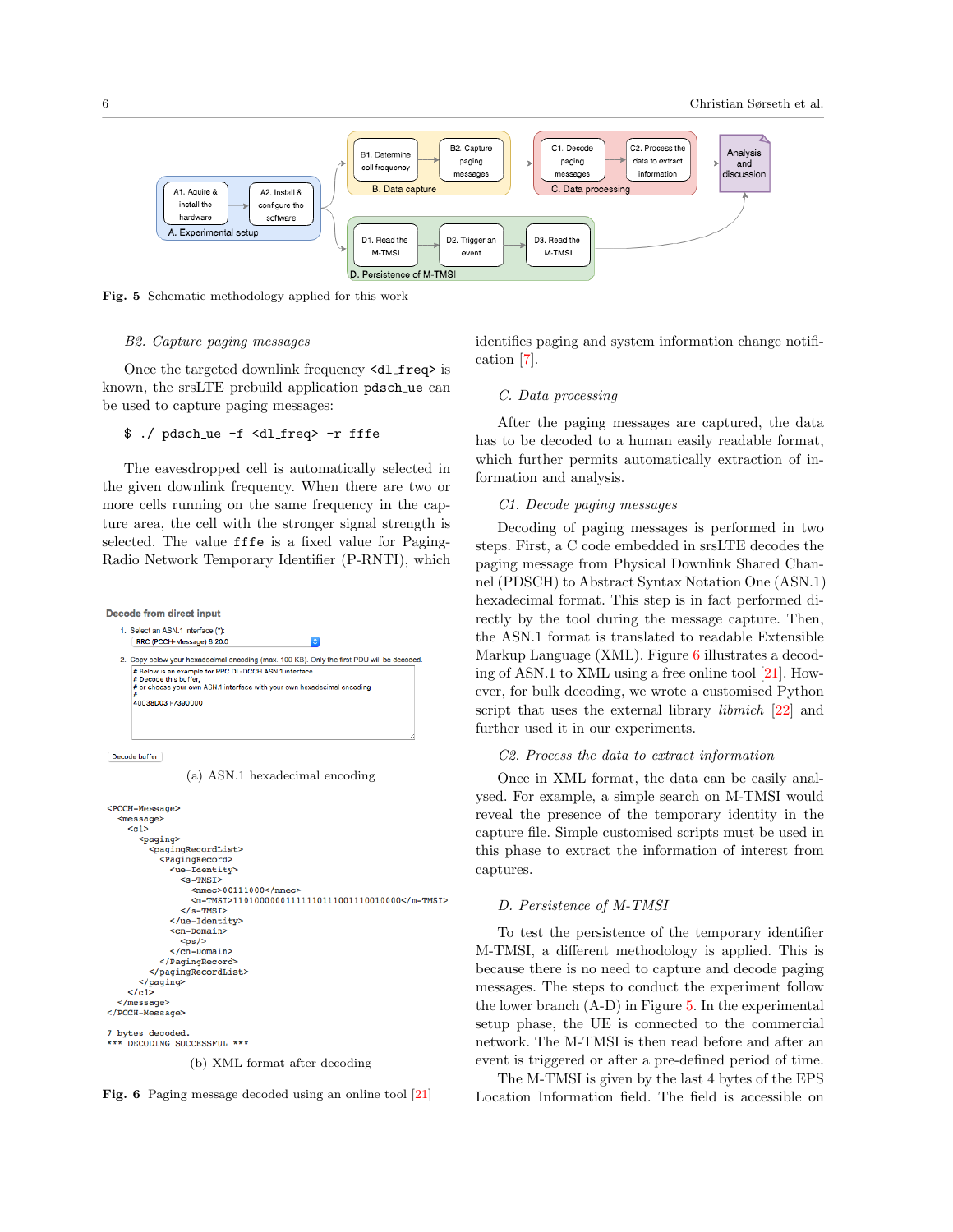Fig. 7 M-TMSI read from the EPS Location Information on iPhone, iOS version 10



iPhone with iOS version 10, by dialling  $*3001\#12345\#*$ and identified by  $ef_id$  28643 [6]. Figure 3.3 illustrates step-by-step how to find the M-TMSI. A more complex alternative to find the M-TMSI is to trigger paging messages to the UE, capture, decode them and read the M-TMSI. This can be done by techniques similar to the ones given by Shaik et al. [33].

# 4 Results and Discussion

Following the method described in Section 3, we conducted an experimental study to analyse the subscribers' privacy for three mobile operators in Norway: Telenor, Telia and ice.net. The experiments were performed in the wireless security lab at NTNU for educational and research purposes, and without disclosing any private information about commercial subscribers.

First, we analysed paging messages with respect to two criteria: type of paging messages (Section 4.1) and type of subscribers' identity contained in the paging messages (Section 4.2). Then, we tested the behaviour of a commercial subscriber in different scenarios with respect to identity protection by usage of temporary identifiers (Section 4.3). Last, we verified if smart paging is implemented in the operators' network (Section 4.4).

# 4.1 Paging Messages

All captures were performed during working hours, under similar conditions. The experiment has been performed several times, for different frequencies in the area of the wireless security lab at NTNU, with similar results.

For each operator, the number of captured paging records during three one-hour period samples are summarised in Table 1. In total, a significant number of

records were captured from Telenor, the largest mobile operator in Norway and one of the world's largest mobile telecommunication company. Based on subscriptions in first half 2017, Telenor has 48,8% of the Norwegian market share, Telia 34,7%, ICE 6,4%, and others 10% [26]. We consider this to be a reason for the large number of paging records, in comparison to the other operators.

Most of the captured paging messages in this experiment contain paging records only. For Telenor, some systemInfoModification messages were captured too. It is not illustrated in Table 1, but expectedly, none of the messages had etws-Indication enabled. Although the notification messages are not of direct significance for the experiment, it is of interest to differentiate the messages that contain paging records and will be used for further analysis.

# 4.2 Identity of Subscribers

The captured messages were used to check the type of identity the network operators use for paging. For the conducted experiment, all paging records contain the temporary identifier M-TMSI. No IMSIs were found. This means that the operators successfully preserve the confidentiality of the permanent identity with respect to its presence in the paging messages. They are compliant to the standards, in the sense that they use temporary identifiers to protect the permanent identity of their subscribers.

For completeness, Table 2 contains the total number of paging messages, the number of paging messages that contain more than one paging record and the total number of paging records. Note that for all operators, there are paging messages with more than a single paging record. The percentage of messages that contain multiple identities is 12,17% for Telenor, followed by Telia with 7,12% and ice.net with 3,93%. As already noted, all identities used for paging are temporary M-TMSI.

#### 4.3 Persistence of Temporary Identities

The usage of temporary identities is just a first step in protecting the privacy of the subscribers. If they are kept unchanged for a long time, their functionality is drastically reduced. This is because a subscriber can be easily identified and located by the temporary identity, without the necessity of knowing the permanent identity. So, changing the temporary identity often enough is a simple measure to mitigate attacks. This motivates the testing of the persistence of the temporary identities in different scenarios. More precise, we test under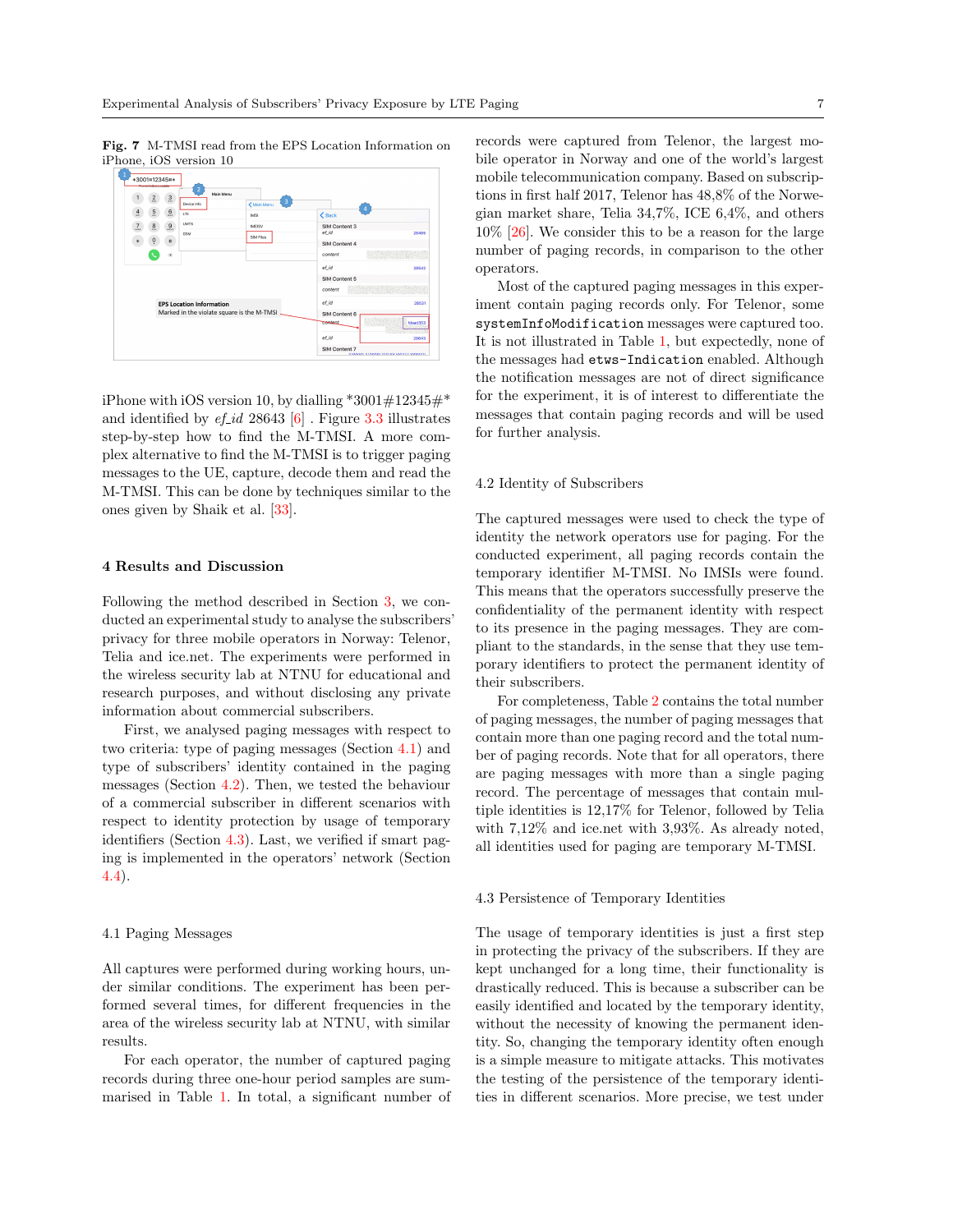| Network<br>operator | Cell PHYID,<br>frequency | Time                  | Number of<br>paging records | Number of<br>syst.modif. |
|---------------------|--------------------------|-----------------------|-----------------------------|--------------------------|
|                     |                          | 15.Jan.2018, Mon      |                             |                          |
|                     |                          | $08:43:19 - 09:43:19$ | 65058                       |                          |
| Telenor             | 112                      | 18.Jan.2018, Thu      |                             |                          |
|                     | 816.0 MHz                | $16:54:32 - 17:54:32$ | 43642                       |                          |
|                     |                          | 19.Jan.2018, Fri      |                             |                          |
|                     |                          | $10:22:45 - 11:22:45$ | 72743                       | 115                      |
|                     |                          | 15.Jan.2018, Mon      |                             |                          |
|                     |                          | $09:49:35 - 10:49:35$ | 27138                       |                          |
| Telia.              | 124                      | 18.Jan.2018, Thu      |                             |                          |
|                     | 806.0 MHz                | $15:32:59 - 16:32:50$ | 23485                       |                          |
|                     |                          | 19.Jan.2018, Fri      |                             |                          |
|                     |                          | $08:54:34 - 09:54:34$ | 26332                       |                          |
|                     |                          | 26.Apr.2018, Thu      |                             |                          |
|                     |                          | $11:00:00 - 11:59:59$ | 2356                        |                          |
| ice.net             | 78                       | 27.Apr.2018, Fri      |                             |                          |
|                     | 796.0 MHz                | $08:35:00 - 09:34:59$ | 2205                        |                          |
|                     |                          | 30.Apr.2018, Mon      |                             |                          |
|                     |                          | $08:13:00 - 09:12:59$ | 1840                        |                          |
|                     |                          |                       |                             |                          |

Table 1 Number of paging records, captured within one hour at different times of a week

Table 2 Number of paging records with M-TMSIs

| Network  | Number of       | Number of paging messages | Number of paging     |
|----------|-----------------|---------------------------|----------------------|
| Operator | paging messages | with multiple M-TMSIs     | records with M-TMSIs |
| Telenor  | 160480          | 19533                     | 181443               |
| Telia.   | 71616           | 5101                      | 76955                |
| ice.net  | 6154            | 242                       | 6401                 |

Table 3 Verification of M-TMSI refreshment

| Event                            | M-TMSI refreshed<br>(Yes/No/Uncertain) |                                   |  |
|----------------------------------|----------------------------------------|-----------------------------------|--|
|                                  | Telia                                  | ice.net                           |  |
| Mobile device switched off/on    | Yes                                    | Yes                               |  |
| Mobile flight mode on/off        | Yes                                    | Yes                               |  |
| Mobile originating voice call    | Yes                                    | No                                |  |
| Mobile terminating voice call    | Yes                                    | Yes                               |  |
| Mobile originating short message | No                                     | No                                |  |
| Mobile terminating short message | No                                     | No                                |  |
| Mobile originating data          | No                                     | No                                |  |
| Mobile terminating data          | No                                     | No                                |  |
| TA Change                        | Yes                                    | Yes                               |  |
| Periodic TAU                     | Uncertain<br>(no refresh in 48 hours)  | Yes<br>(refresh in less than 24h) |  |

which circumstances the temporary identification is refreshed.

Table 3 shows the results. There are no results for Telenor because the M-TMSI could not be read as explained in Subsection 3.3. As expected, switching the mobile off and on, as well as turning the flight mode on and off trigger the M-TMSI update. This is because the mobile needs to re-attach to the network. Similarly, voice calls (mobile originating and/or mobile terminating voice call) and moving from one TA to another trigger M-TMSI reallocation. Events such as mobile origi-

nating and mobile terminating short messages or data do not trigger refreshment of the M-TMSI. This is expectable, for example in LTE the frequency of data transmission is high and this would trigger too much activity in the network with no benefit for security. Finally, we tested if the M-TMSI is refreshed when the UE camps on the same cell for several hours, with no call activity. In this case, the refresh should be done periodically by a special procedure, at a timer expiration. Expectedly, for ice.net the M-TMSI changed at least three times in 24 hours to plausibly random values. Sur-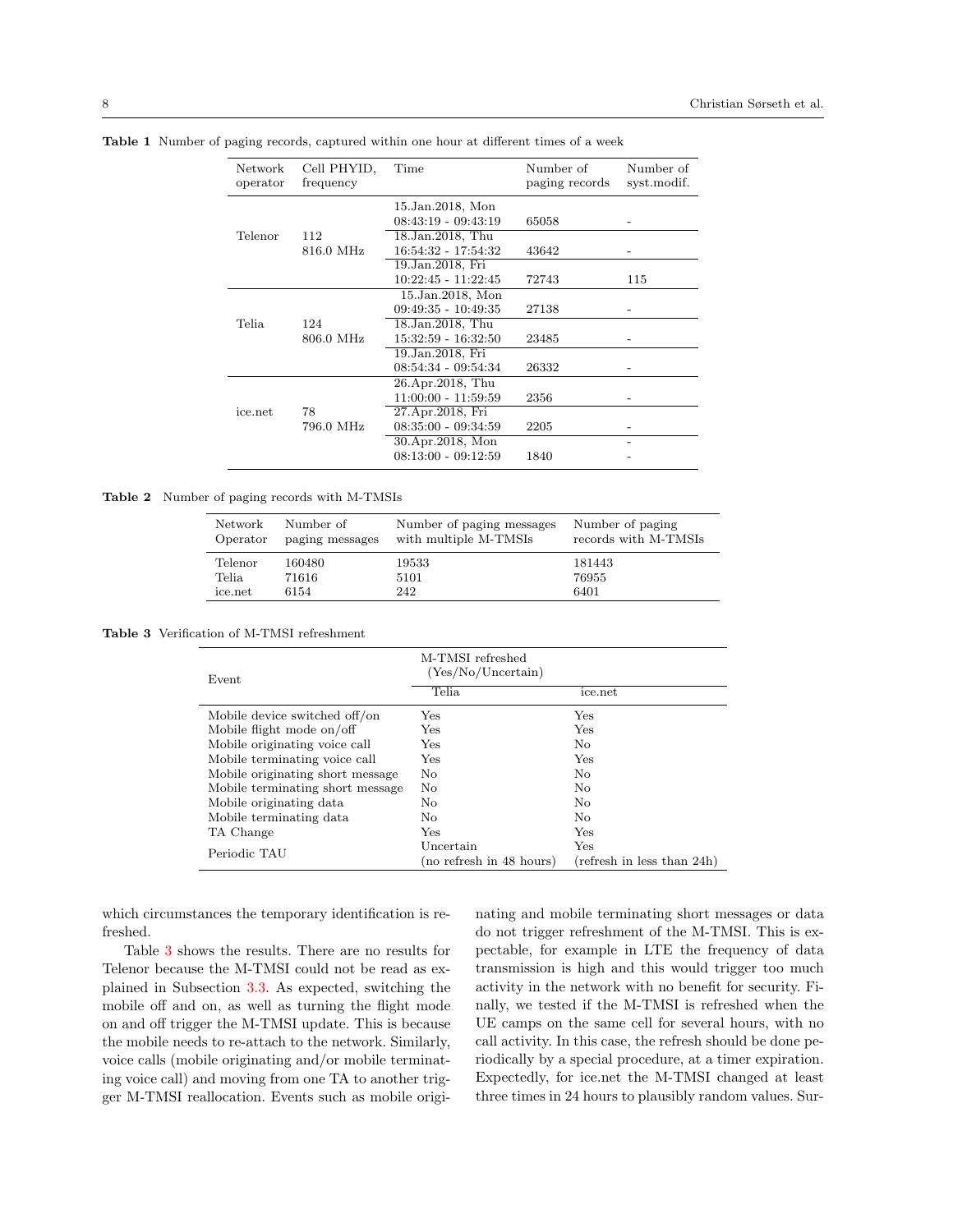Table 4 Smart paging analysis for Telenor

| Neighbour Cells                                                    | Cell 112 (816 MHz)                           | Cell 298 (1830 MHz)                         |  |
|--------------------------------------------------------------------|----------------------------------------------|---------------------------------------------|--|
| Time Range<br>Number of paging records<br>Number of paging records | 19.01.2018<br>$15:32:26 - 16:09:19$<br>22752 | 19.01.2018<br>$15:29:58 - 16:07:29$<br>8259 |  |
| in both cells at the same time                                     | 1078                                         |                                             |  |
| Distant Cells<br>$(\approx 2.2 \text{km})$ in the same TA          | Cell 243 (816 MHz)                           | Cell 106 (816 MHz)                          |  |
| Time Range                                                         | 27.01.2018<br>$16:15:00 - 17:15:59$          | 27.01.2018<br>$16:15:00 - 17:15:59$         |  |
| Number of paging records                                           | 77318                                        | 39935                                       |  |
| Number of paging records                                           |                                              |                                             |  |
| in both cells at the same time                                     | 0                                            |                                             |  |

Table 5 Smart paging analysis for Telia

| Neighbour Cells                                                    | Cell 124 (806 MHz)                           | Cell 123 (806 MHz)                          |  |
|--------------------------------------------------------------------|----------------------------------------------|---------------------------------------------|--|
| Time Range<br>Number of paging records<br>Number of paging records | 20.01.2018<br>$10:37:25 - 11:19:30$<br>16648 | 20.01.2018<br>$10:38:57 - 11:19:24$<br>3713 |  |
| in both cells at the same time                                     | 2811                                         |                                             |  |
| Distant Cells<br>( $\approx$ 2.2km) in the same TA                 | Cell 124 (806 MHz)                           | Cell 280 (806 MHz)                          |  |
| Time Range                                                         | 27.01.2018<br>$19:37:00 - 20:37:59$          | 27.01.2018<br>19:37:00 - 20:37:59           |  |
| Number of paging records                                           | 33675                                        | 33946                                       |  |
| Number of paging records<br>in both cells at the same time         |                                              | 0                                           |  |

prisingly, for Telia the M-TMSI remained unchanged in a 48-hours time interval. How often a M-TMSI changes in time is an operator specific decision, being a tradeoff between security and efficiency. However, keeping the temporary identity unchanged for such long periods can threaten the privacy of the subscribers.

#### 4.4 Smart Paging

To verify if smart paging is implemented, the paging messages are captured simultaneously in at least two cells within the same TA. Following the methodology, the captured paging messages are decoded, then the subscribers' identities and the timestamps are extracted and compared. For this experiment, we updated the srsLTE source code to timestamp the captured paging messages because the comparison should be done for the same timestamp. Without smart paging, the paging records should be identical because the paging is broadcasted within the whole TA. With smart paging, the paging records should be different because the paging is only broadcasted in the latest cell the UE camped on.

To achieve our goal, paging messages from two neighbour cells, respectively paging messages from distant cells (approximately 2.2km apart) but same TA, were captured and analysed. The downlink frequencies remain the same as in Table 1: 816 MHz for Telenor and 806 MHz for Telia. Figure 8, adapted from Finnsenderen [28], shows the geographical position of the capture and the targeted cells for Telia and Telenor. The two neighbour cells are both located in NTNU Gløshaugen campus. The distant cells are located in Moholt East.

Tables 4 and 5 illustrate the results for Telenor and Telia respectively. Each table contains the total number of paging records in each cell, and the number of



Fig. 8 Locations of operator's cells and message capture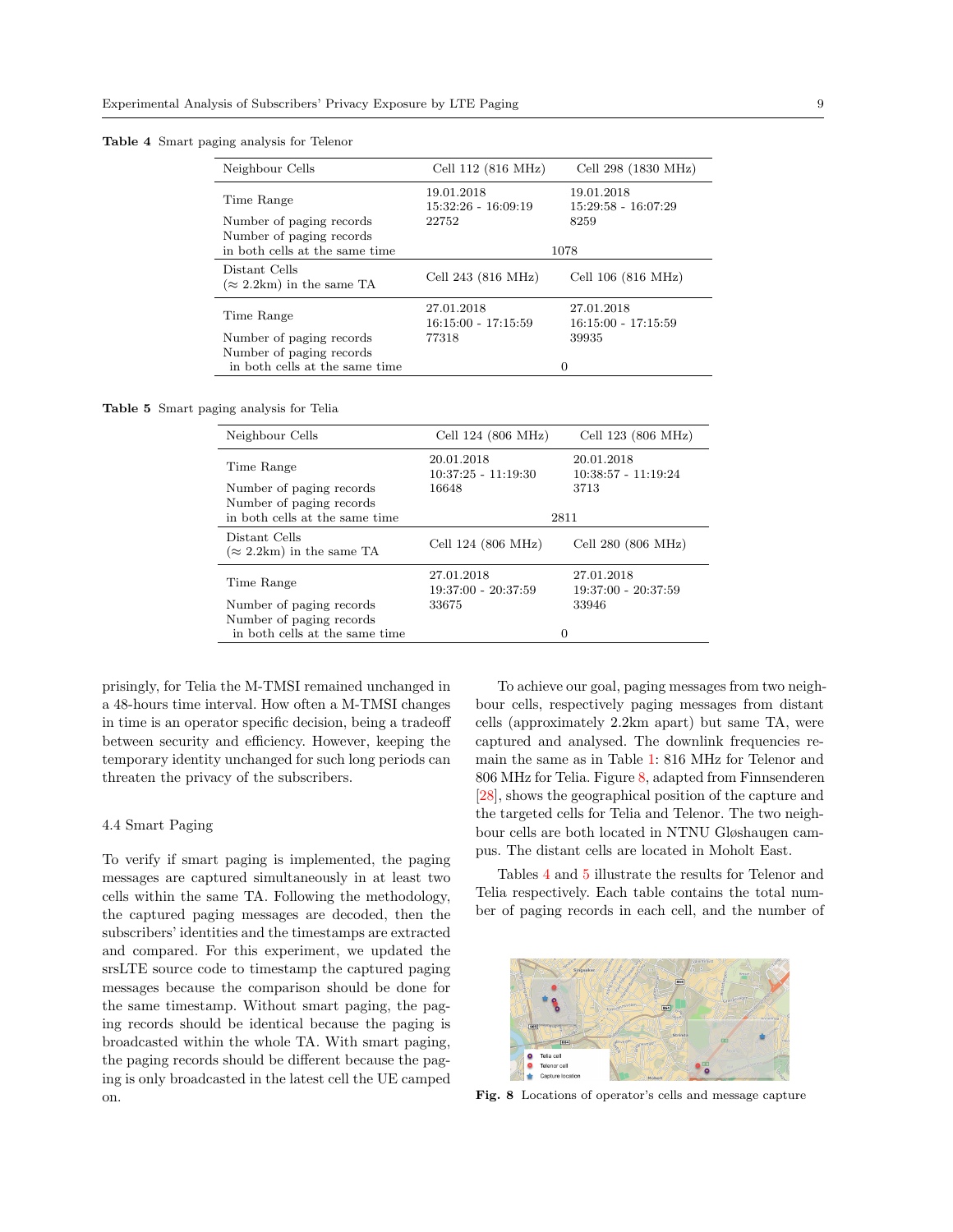records that page the same UE and are broadcasted in both cells simultaneously. The experiment result assumes that the same S-TMSI is for the same UE during the capturing period. For both Telia and Telenor, in the case of the neighbour cells, the amount of records in one cell is significantly less than in the other. This suggest that one cell is used as a backup for the other. There is an amount of records paging the same UE in the neighbour cells at the same time, but there is no simultaneously paging to the same UE in the distant cells, even if they are in the same TA. This means that both Telenor and Telia use smart paging. This increases the performance of the network by decreasing the number of broadcasted messages, but in the same time increases the risk of precise localisation of subscribers: a paged UE can be located within the coverage of one cell, and not at TA level.

Independently of our experiment, for which only simultaneously broadcast of paging messages is of interest, there are some significant observations for the discussion. There were captured paging records for a UE in one cell only, and later simultaneously pages records for the same UE in both cells. This means that the UE did not reply to the paging message in the first cell, so it was paged on a broader area to increase the probability to reach the target. There are also cases where after paging a UE in one cell, a paging record for the same UE was captured to the second cell only. This indicates the movement of the UE from the first cell to the second, raising up possibilities for an adversary to track the movement of the UE in time, as long as the temporary identifier used for paging remains unchanged.

# 5 Conclusions

We described an experimental method to test the subscribers' privacy exposure by capturing and analysing LTE paging messages. We verified by experiment that paging messages can be captured and decoded by using only publicly available tools and minimal technical skills. In terms of identities, we describe experiments to test if mobile operators bring to minimum the usage of the permanent identity of subscribers by adopting and frequently updating the temporary identity. In terms of localisation, we describe a method to verify if smart paging is implemented. Smart paging increases performance by decreasing the number of paging messages in the network, but in the same time it brings the risks of a more precise localisation of subscribers. All experiments can be easily reproduced.

Following the experimental method described, we performed a case study on three LTE mobile operators in Norway. The results show that all operators protect

the privacy of the permanent identity by not exposing it in paging messages. Moreover, our results show that the temporary identity update is triggered by specific events, in conformity to the 3GPP recommendations. However, the same does not hold for all operators when referred to the periodically update. Our experiments indicate that there is an operator that does not refresh the temporary identity in a 48 hours period.

To conclude, work must be done to reduce unprotected pre-authentication traffic to minimum in the next generation of mobile networks. Data capture is in general hard to detect and mitigate, so mobile operators must assure they implement the correct mechanisms to mitigate attacks.

## References

- 1. 3GPP: LTE. http://www.3gpp.org/technologies/ keywords-acronyms/98-lte. 3rd Generation Partnership Project (3GPP)<br>2. 3GPP: Numbering,
- addressing and identification. TS 23.003, 3rd Generation Partnership Project (3GPP) (2012). URL http://www.3gpp.org/ftp/ URL http://www.3gpp.org/ftp/ Specs/html-info/23003.htm
- 3. 3GPP: Evolved Universal Terrestrial Radio Access (E-UTRA); Requirements for support of radio resource management. TS 36.133, 3rd Generation Partnership Project (3GPP) (2013). URL http://www.3gpp.org/ftp/Specs/ html-info/36133.htm
- 4. 3GPP: Mobile radio interface layer 3 specification core network protocols; Stage 2 (structured procedures). TS 23.108, 3rd Generation Partnership Project (3GPP) (2014). URL http://www.3gpp.org/ftp/Specs/ html-info/23108.htm
- 5. 3GPP: Evolved Universal Terrestrial Radio Access (E-UTRA); Radio Resource Control (RRC); Protocol specification. TS 36.331, 3rd Generation Partnership Project (3GPP) (2016). URL http://www.3gpp.org/ftp/Specs/ html-info/36331.htm
- 6. 3GPP: Characteristics of the Universal Subscriber Identity Module (USIM) Application, Release 14.4.0. TS 31.102, 3rd Generation Partnership Project (3GPP) (2017). URL http://www.3gpp.org/ftp//Specs/ archive/31\_series/31.102/31102-e40.zip
- 7. 3GPP: Evolved Universal Terrestrial Radio Access (E-UTRA); Medium Access Control (MAC) protocol specification. TS 36.321, 3rd Generation Partnership Project (3GPP) (2017). URL http://www.3gpp.org/ftp/Specs/ html-info/36321.htm
- 8. Antennas: Pulse Electronics W1900 antennas. https: //eu.mouser.com/ProductDetail/Pulse-Electronics/ W1900/
- 9. Bojic, I., Yoshimura, Y., Ratti, C.: Opportunities and challenges of trip generation data collection techniques using cellular networks. IEEE Communications Magazine 55(3), 204–209 (2017)
- 10. Cichonski, J., Franklin, J.M., Bartock, M.: LTE Architecture Overview and Security Analysis. NIST Draft NI-STIR 8071 (2016)
- 11. Ettus Research: USRP B200mini (Board only). https: //www.ettus.com/product/details/USRP-B200mini